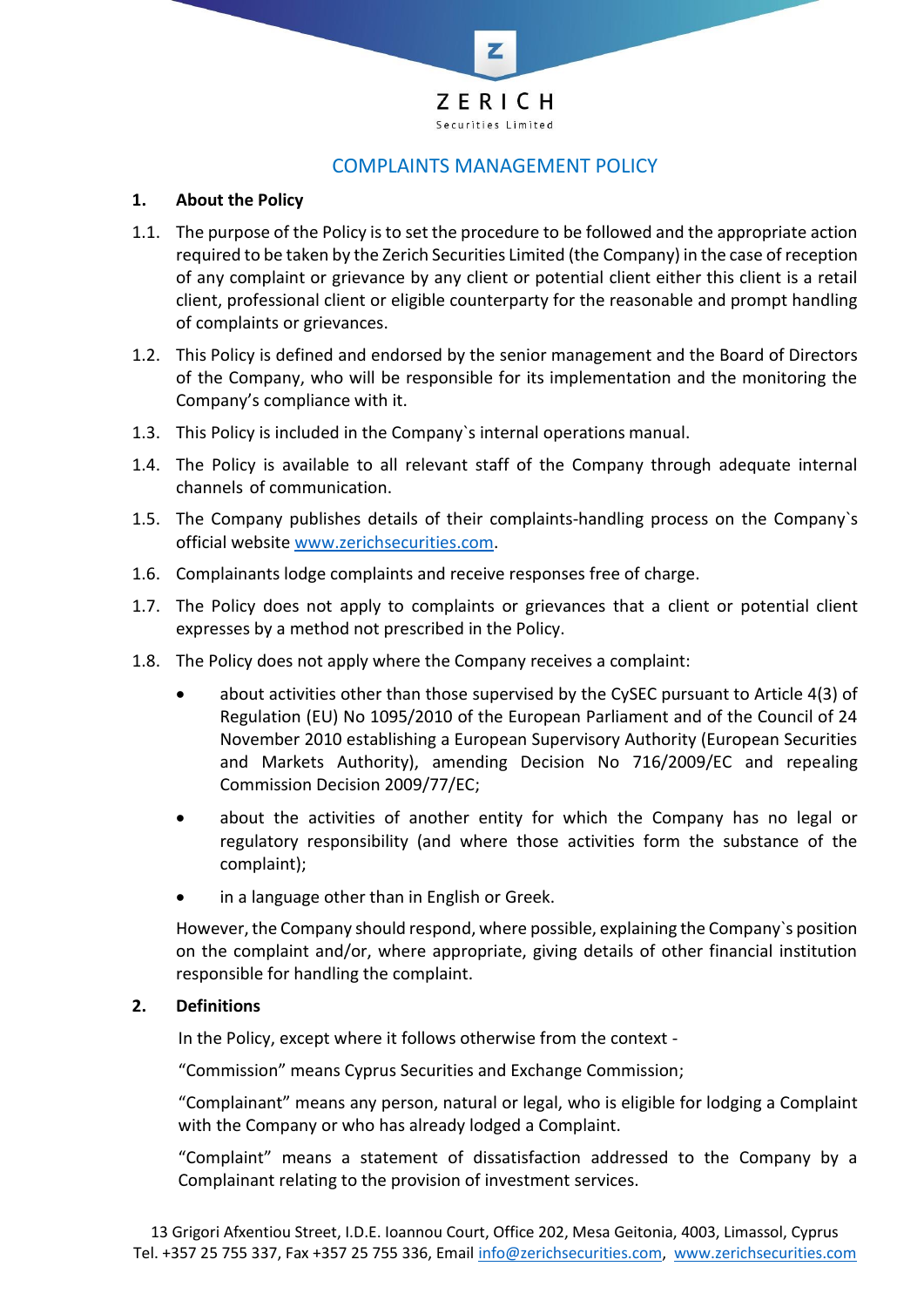

"Policy" means this Complaints management policy.

### **3. Lodging a Complaint**

3.1. If a Complainant has any objection concerning the provision of investment and ancillary services and/or the performance of investment activities, he/she is encouraged to submit a complaint at [complaints@zerichsecurities.com](mailto:complaints@zerichsecurities.com) with the subject of e-mail «Client complaint». A Complainant should use the Client complaint form of Annex A to the Policy.

In case a representative lodges a Complaint for and on behalf of a Complainant, a copy of an authorisation document shall be attached to a complaint.

- 3.2. In case a staff member needs to complain or report an incident, this will be communicated to the Compliance Officer, who, according to the nature of the grievant will decide on further steps and the persons within the organisation that need to be notified, as well as any measures to be taken.
- 3.3. The complaint will initially be received by the Back-Office and will be registered in the internal register of the Company giving it a unique reference number as soon as possible. The unique reference number shall consist of ten digits:
	- the first two digits are "ZE",
	- the following four digits define the year, and
	- the last four digits denote the number of each complaint serial number (e.g. for 2019 - ZE20190001, ZE20190002, for 2020 - ZE20200001, ZE20200002).

The Back-Office confirms within 5 (five days) the receiving of the Complaint to the Complainant and informs the Complainant about unique reference number and that it should use the said reference number in all future contact with the Company, the Financial Ombudsman and/or the Commission regarding the specific Complaint as well as the process that will be followed when handling a Complaint (e.g. when the Complaint will be acknowledged, indicative handling time, the availability (where applicable) to contact the Commission or the Financial Ombudsman or ADR mechanism or the relevant Courts).

3.4. To be noted, that upon an absence of the Back-Office (e.g. in a case of illness, annual leave, training, etc.), the Executive Directors will be responsible to replace him. All principles regarding Conflict of Interest Policy will be implemented in such case.

#### **4. Investigation**

- 4.1. At the day of the registration of a Complaint in the internal register, the Head of the Reception and Transmission of Orders, the Head of Execution of Orders and the Compliance Officer shall receive notification of this from the Back-Office.
- 4.2. The documentation or other material that may assist in the resolution of the Complaint should be requested from the Complainant or the relevant Company`s department and added in the Complaint`s file.
- 4.3. The Back-Office Officer to whom the Complaint has been directed shall establish contact with the Complainant and attempt to achieve an adequate solution, under consideration of the Complainant's vested interests, as well as those of the Company. If this should not succeed, the Back-Office Officer shall inform his direct superior, who shall also attempt to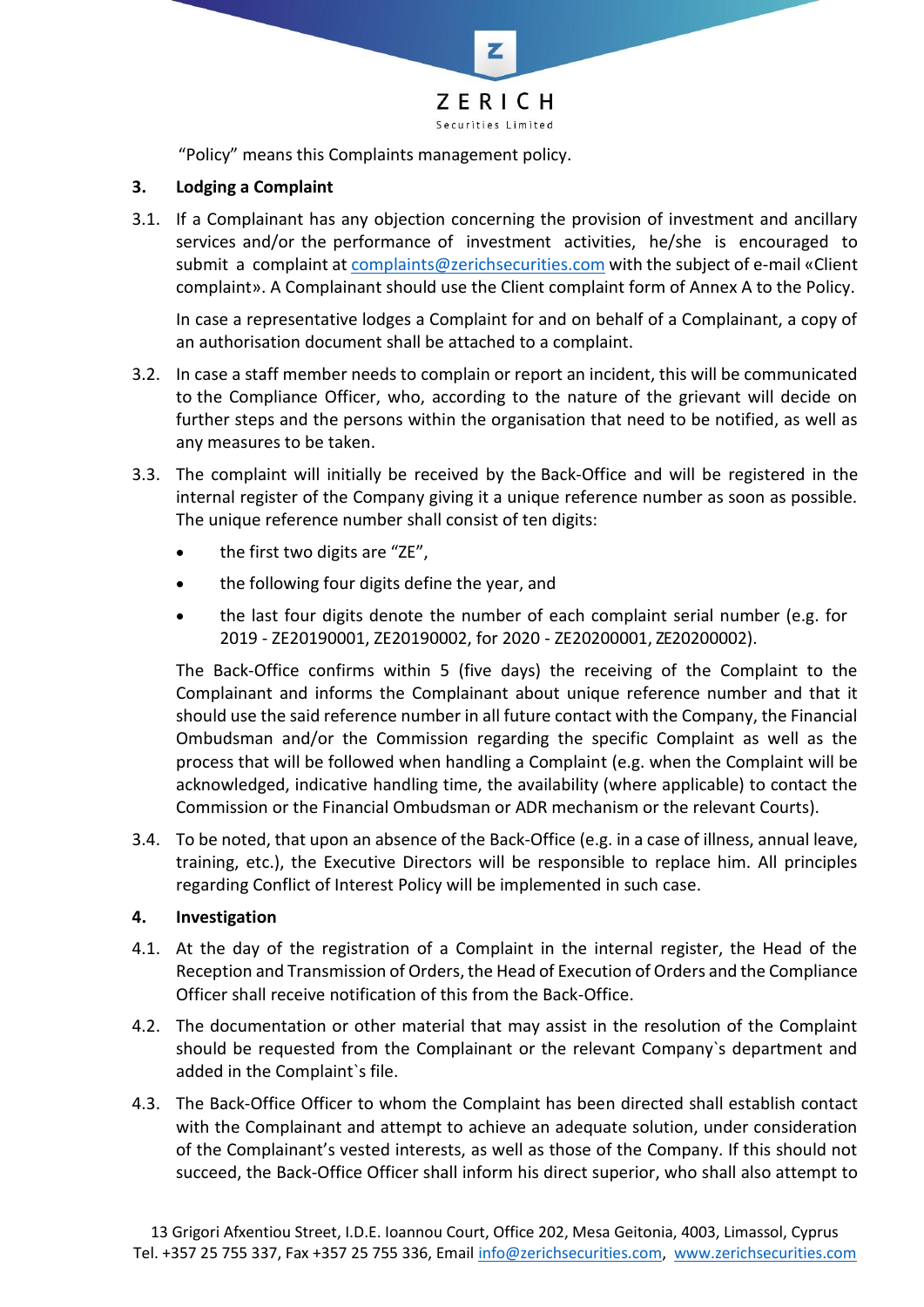

formulate an appropriate solution. If this should also fail, the Senior Management shall be extensively informed, which will then contact the client and finally formulate a solution, under consideration of both parties' interests.

- 4.4. Within two months of the investigation of the Complaint, the Company must inform the Complainant in writing about the outcome of the investigation. In the event where the Company is unable to respond within two months, it must inform the Complainant of the reasons for the delay and indicate the expected period within which the investigation will be completed. This period cannot exceed three months from the submission of the Complaint.
- 4.5. The Company is required to analyse, on an on-going basis, complaints-handling data, to ensure that the Company identifies and addresses any recurring or systemic problems, and potential legal and operational risks, for example by:
	- a) Analysing the causes of individual complaints so as to identify root causes common to types of complaints,
	- b) Considering whether such root causes also affect other processes or financial means, including those not directly complained of; and
	- c) Correcting, where reasonable to do so, such root causes.

### **5. Responses and the final decision**

- 5.1. During the investigation of the Complaint, the Company informs the Complainant of the handling process of its Complaint every 5 (five) business days.
- 5.2. Once the issue has been resolved, the person responsible (Back-Office Officer) will document the resolution of the Complaint and a closed status for the Complaint will be given indicating that the Complaint has been dealt with explanations and description of actions taken.
- 5.3. The Complainant should be informed of the final decision within the timeframe indicated in point 4.4 of this Policy.
- 5.4. The Complaints processing should be fully documented and added to each client/employee file it relates.
- 5.5. The following details must be documented and kept in records by the Customer Support in regard to complaints:
	- The details of the ID of the client who filed the Complaint/grievant.
	- The service to which the Complaint/grievant refers.
	- Details of the employee that undertook to provide the service to the client.
	- The department or organisational unit to which the employee relates.
	- The date of receipt of the Complaint/grievant.
	- The content of the Complaint/grievant in summary.
	- The extent in financial terms of the potential loss that the client claims he has suffered or as it is derived from the content of the Complaint.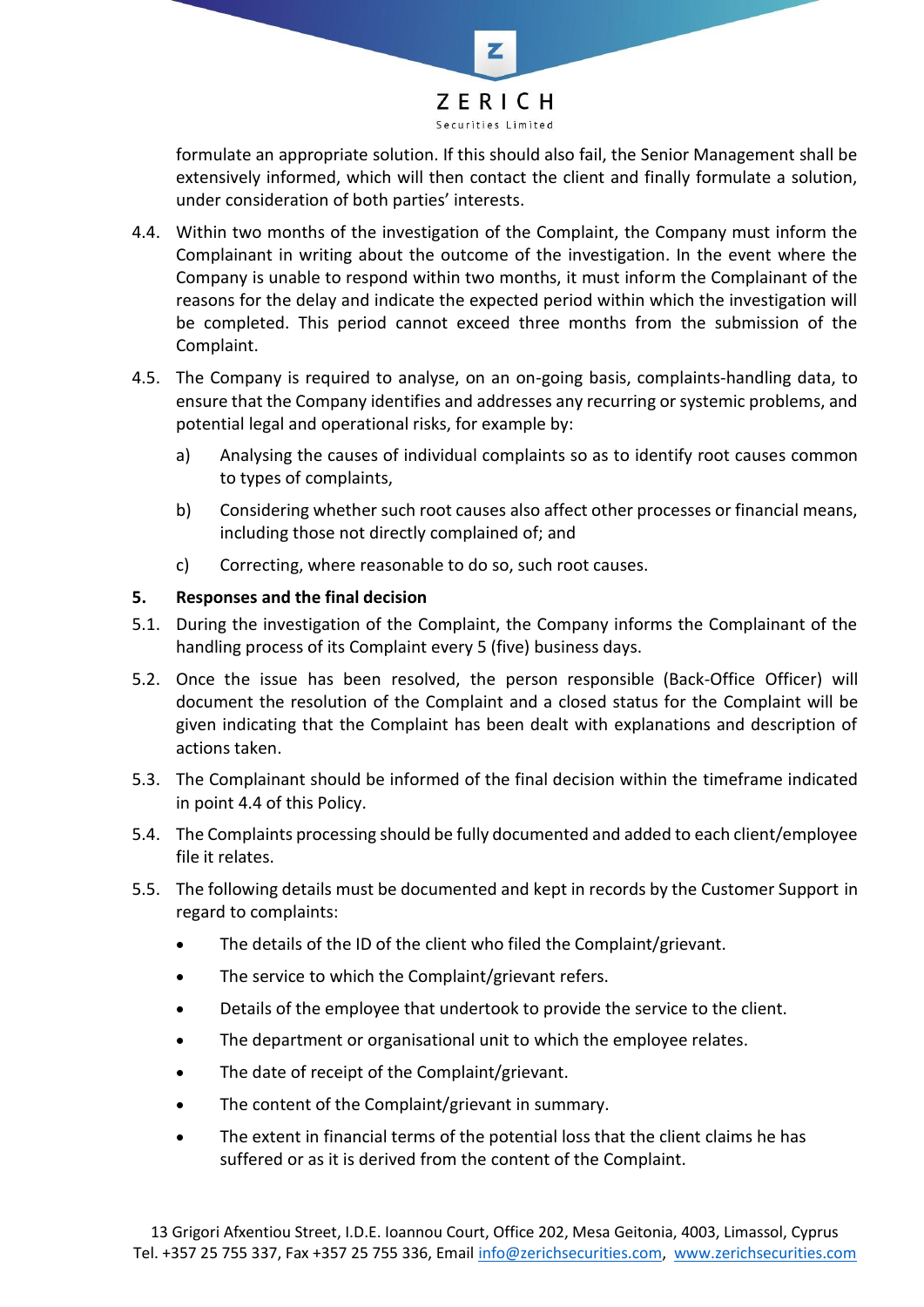

- The date and in summary, the content of the reply of the Company to the said Complaint.
- 5.6. Records of all lodged and resolved complaints/grievances should be maintained for a minimum period of five (5) years.

## **6. Appeal**

- 6.1. When providing a final decision that does not fully satisfy the Complainant's demands, the Company notifies in writing the Complainant using a thorough explanation of its position on the Complaint and set out the Complainant's option to maintain the Complaint e.g. through the Commission, the Financial Ombudsman, ADR Mechanism, or the relevant Courts.
- 6.2. A Complainant may use the following authorities to file an appeal against a final decision or in cases of a delay in a final decision:
	- a) The Commission:

Cyprus Securities and Exchange Commission Office address: 19 Diagorou Str. CY-1097 Nicosia, Cyprus Postal address: P.O BOX 24996,1306, Nicosia, Cyprus Telephone: +357 22506600, Fax: +357 22506700 Website: [www.cysec.gov.cy](http://www.cysec.gov.cy/)

b) The Financial Ombudsman:

Postal address: 13 Lord Byron Avenue, 1096, Nicosia, Cyprus

Telephone: +357 22848900,

Fax: +357 22660584, +357 22660118

Website: [www.financialombudsman.gov.cy](http://www.financialombudsman.gov.cy/)

Complaints: [complaints@financialombudsman.gov.cy](mailto:complaints@financialombudsman.gov.cy)

Financial Ombudsman: [fin.ombudsman@financialombudsman.gov.cy](mailto:fin.ombudsman@financialombudsman.gov.cy)

- c) The Alternative Dispute Resolution mechanism (if applicable)
- d) The relevant judicial authority (court)

## **7. Responsibility and Submission of information to the Commission**

7.1. Every month, within five days after the reporting month, the Company provides to the Commission, in electronic Form, information regarding the complaints it receives and how these are being handled in accordance with Circulars C198, С338.

In the event where the Company did not receive any complaint within the reporting month, shall select "No" in the relevant field and shall submit the Form without completing any further information.

The field requiring the number of clients at the end of the reporting period, concerns the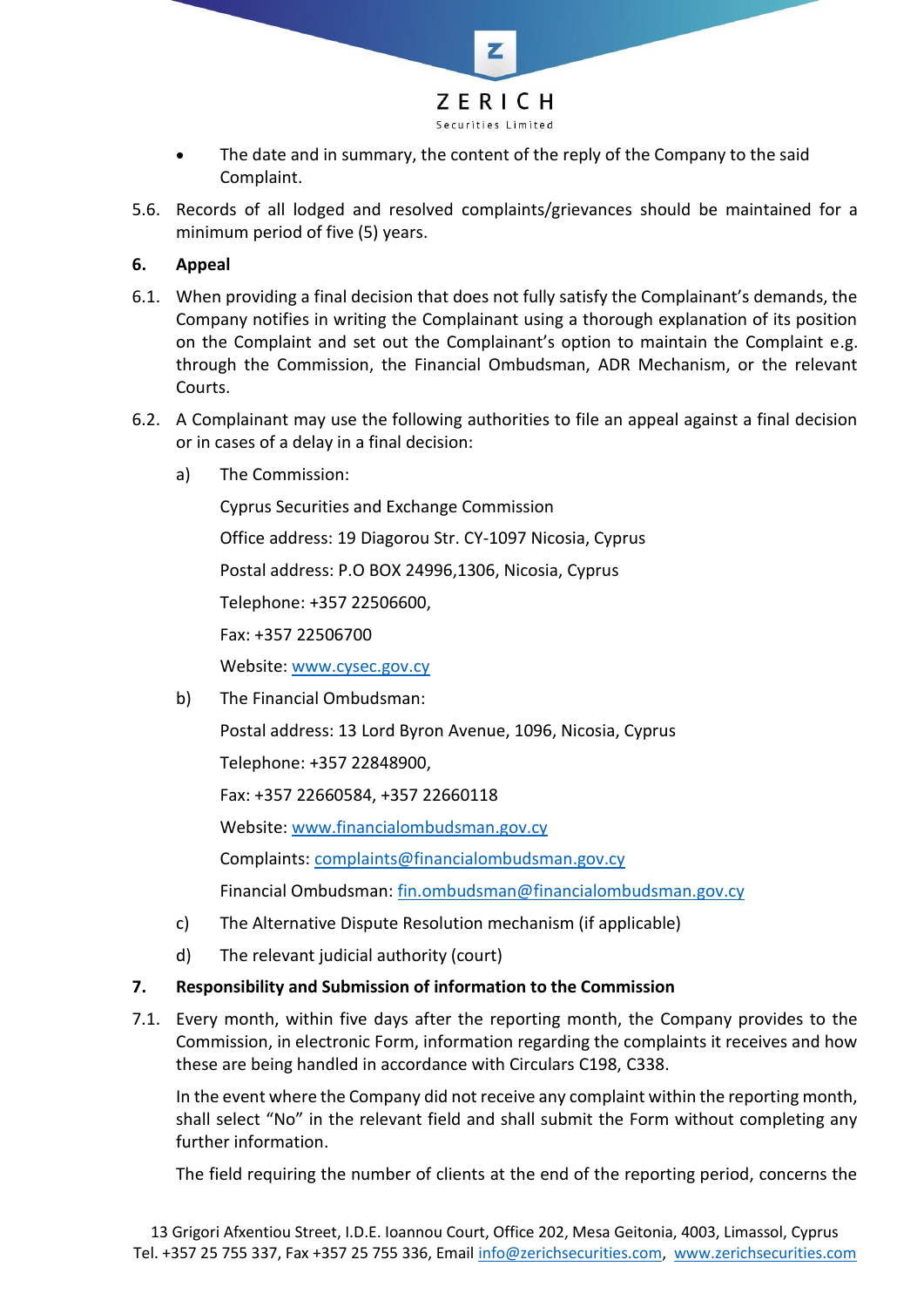

clients who during the last six months have entered into at least one transaction.

In the event where the Company has resolved and/or revised a complaint which was referred to CySEC in a previous submission of the above mentioned Form, the Company must complete all the fields of the 'Form' and select the 'U' from the column Record Type.

7.2. The Compliance Officer is responsible for completing of information regarding the complaints to the Commission.

Annex A Client complaint form